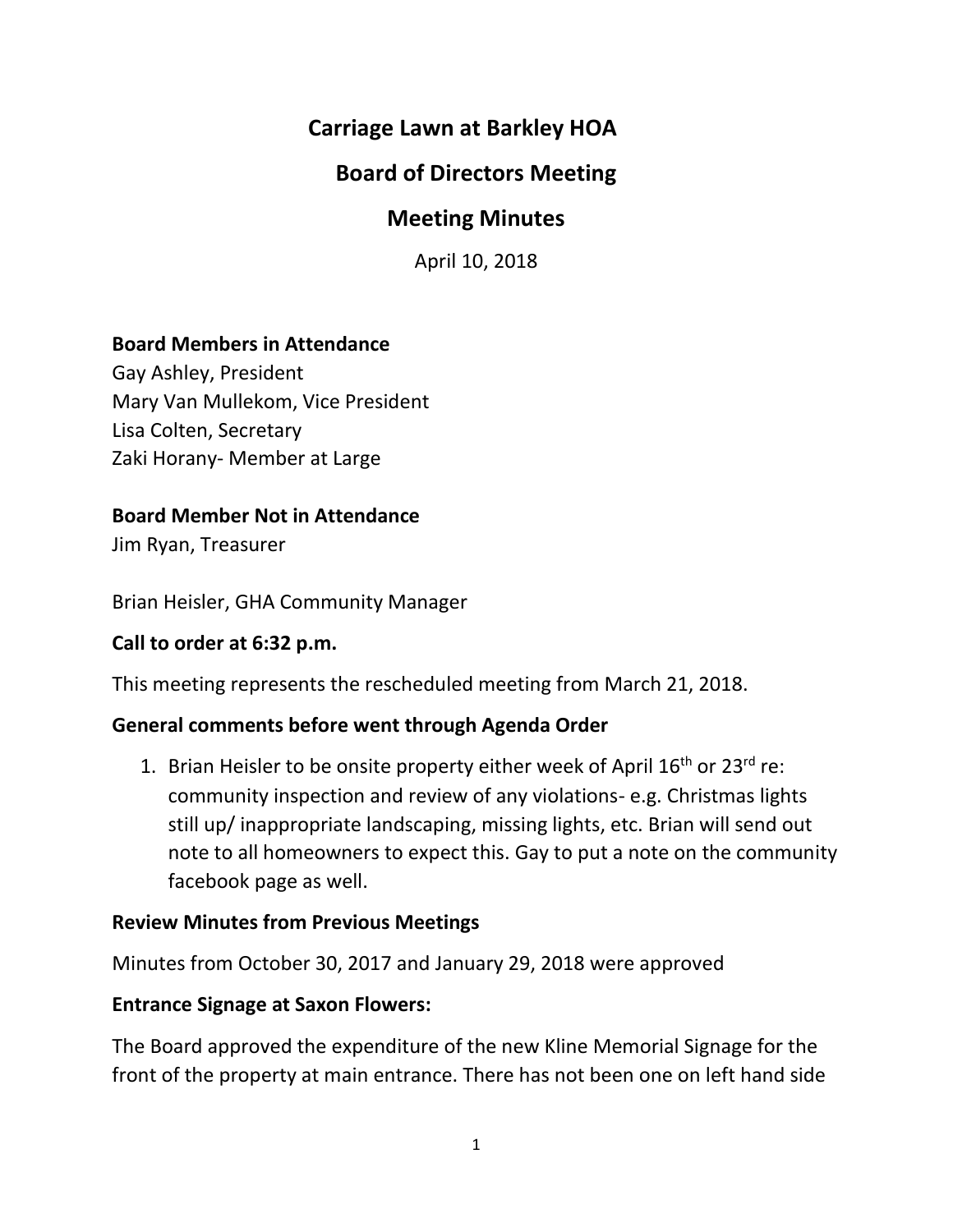of entrance. The granite and color and typeface will match the one on the right. **New and Unfinished Business**

a. **2018 Goals-** Gay asked if there were any items we would like to add to 2018 goals. She discussed the Saxon Flowers irrigation system and some subsequent damage to some of the heads. They have not been turned on yet and will do so towards the end of April. There will be a more detailed inspection with the landscaper in May. Additionally, she asked for ideas on how to use the fitness corner more effectively. Maybe some better signage was suggested.

For the playground area, someone suggested some additional plantings. Also, the county is interested in keeping the storage drains clean. She asked that if we hear of complaints, for homeowners to tell us/Brian re: things blocking it. Brian will talk to county to see what they can do/want to do.

- b. **Community Wide Inspections** as above- Brian to do inspections. If a violation is noted, a first note will be sent to homeowner and given 30 days to fix. If not done, a second note is sent with notice that a meeting with board is needed to address the issue.
- c. **Front Light Inspections-** Gay asked board members to do a front light inspection of all homes. We divided up the streets in the development and will let her know- re: either missing or completely out of lights for those homes that have them.
- d. **Spring Cookout-** We'd like to do a cookout at the Community Playground. Zaki will take the lead on this and get some other volunteers from the community. Discussion on when is best time-earlier in summer or later in fall. Ramadan is May 5-June 14; so this may be challenging.
- e. **Common Area Trees-** Brian will take the lead on this as he does his community wide inspections. Homeowners can also notify Brian directly if they think trees should be cut down, etc. and he can add to list for review.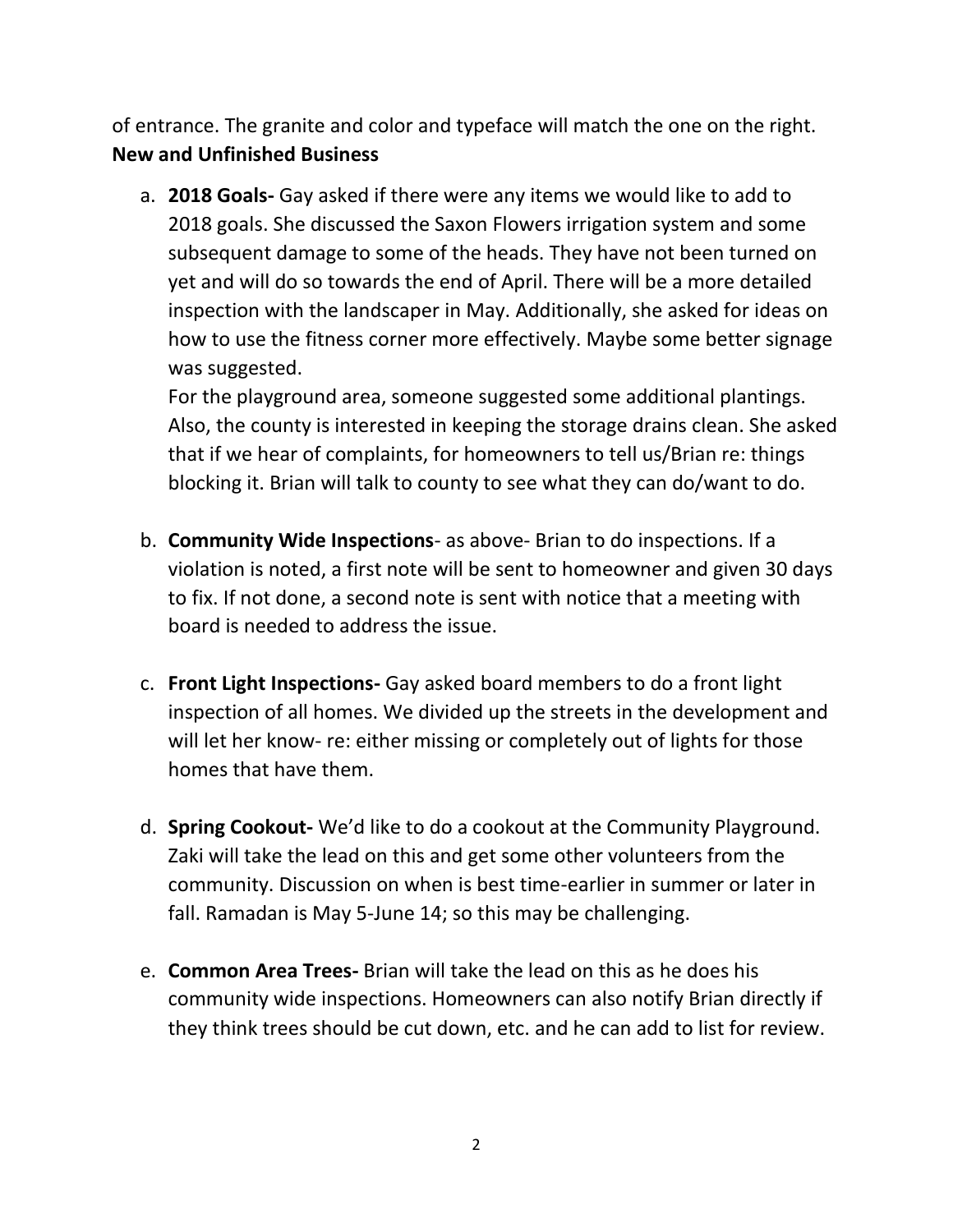- f. **American Disposal-** Gay asked for a motion to accept a new 5 year Contract with American Disposal. Received and approved. Recycling Cans with Lids-Much discussion on whether we require all homeowners to get new larger cans- both regular and recycling ones. We decided not to make this mandatory. We would continue to review and have in contract the option for them to provide all new cans. The 64 gallon one is too large. Brian to check if they have a smaller one- 32 gallon? More discussion on addressing those folks who are not following the rules re: timing of putting out recycling or those who regularly have items blowing about. **Resolution:** Gay/Brian to identify those homeowners who seem to be in violation. They will talk to them and provide some solutions so trash is not blowing around. Tell them they must buy a recycling bin with a lid.
- g. **Irrigation Systems-** Entrances only at Saxon Flowers and Nipper Way. They need to be fixed- re: placement of heads- they are watering the streets/ not the flowers.
- h. **Asphalt Project-**Much discussion of the three bids that were presented in our Board Meeting documents. We reviewed the specifics. Most people liked one proposal in particular. Gay was not very pleased with the quality of the work of the other two companies based on past work they did for the community. We did want powerwashing of the fire curbs to be included and believed that 2 inch milling is best. We would pay 50% at beginning and 50% at the total end of the project. Brian thought this may be able to be done by Memorial Day.
- i. **Common Area Parking and Towing-** Dead/expired tags on cars will be towed-per community guidelines. We will uphold the policy, despite the conversation at the January 2018 Annual Board Meeting with all homeowners.

### **Miscellaneous Topics**

Brian will update the Operations Calendar as needed with new vendor names, etc. People were pleased with the new snow removal people. New Landscaper and budget approved. Will look at seeding at certain common areas and will see